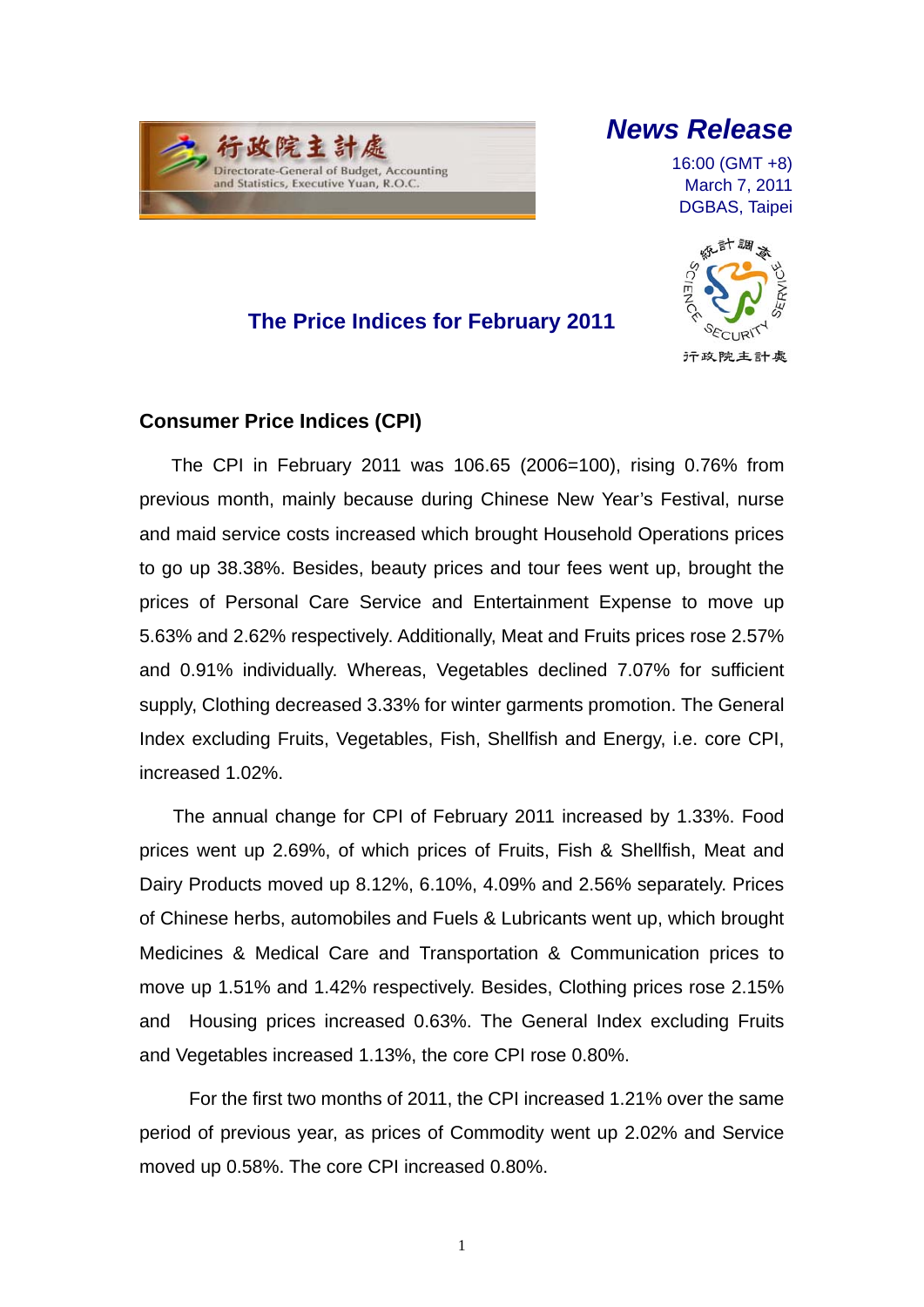

#### **CPI for Households in Different Disposable Income Groups**

In February 2011, the CPI for Lowest 20% Disposable Income Group was 106.57 (2006=100), moved up 0.10% from January, went up 1.38% comparing with the same month of 2010; CPI for Middle 60% Disposable Income Group was 106.68, up 0.58% from January, rose 1.39% comparing with the same month of 2010; CPI for Highest 20% Disposable Income Group was 106.66, increased 1.11% from January, moved up 1.41% comparing with the same month of 2010.

#### **Wholesale Price Indices (WPI)**

The WPI in February 2011 was 110.10 (2006=100), increased 1.94% from previous month, mainly because prices of Crude Petroleum & Natural Gas, Chemical Material, Petroleum & Coal Products and Basic Metal went up 7.23%, 4.42%, 3.15% and 2.59% respectively. Domestic Sales Excluding Imports prices rose 0.99%; Imports and Exports prices moved up 2.88% and 1.90% separately.

The annual change of WPI in February 2011, comparing with the same month of 2010, increasing 3.46%, mainly because higher prices level of imported Iron ores brought Other Mineral Products prices to increase 43.04%. In addition, prices of Crude Petroleum & Natural Gas, Petroleum & Coal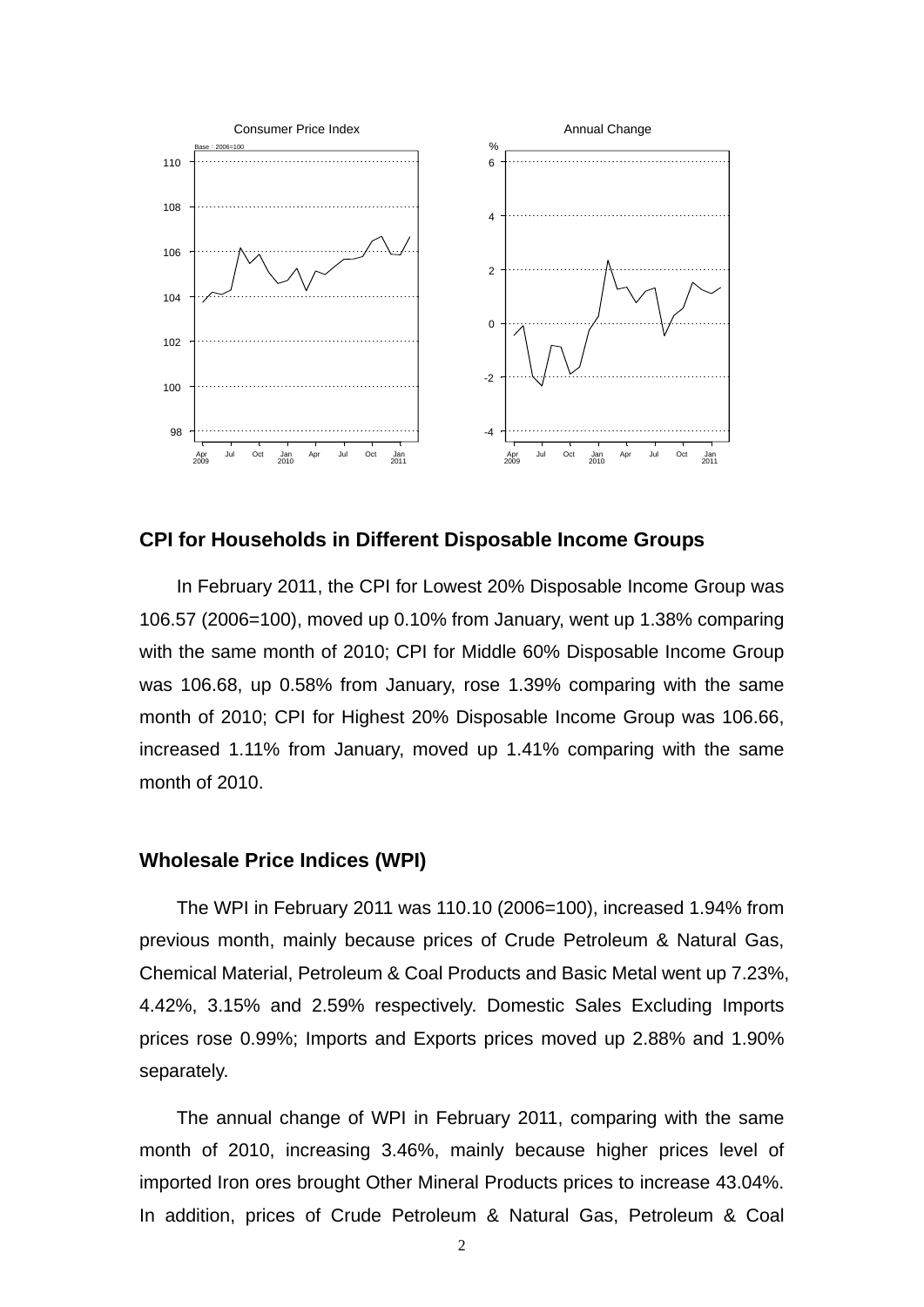Products, Chemical Material and Basic Metal moved up 20.19%,13.18%, 12.50% and 12.38% individually, whereas prices of Electronic Parts & Components decreased 9.50%. Domestic Sales Excluding Imports and Imports prices rose 5.67% and 6.50% separately. While Exports prices went down 1.81%.

For the first two months of 2011, the WPI increased 2.69% compared with the same period of previous year, of which the Import prices went up 5.23%, while Export prices moved down 2.36%.



#### **Statistical Tables**

Table1 The Changes of Consumer Price Indices Table2 The Changes of Wholesale Price Indices Table3 The Changes of Import Price Indices Table4 The Changes of Export Price Indices

#### **For Further Information:**

*Statistics Database:* http://eng.stat.gov.tw/ *DGBAS* news releases on the Internet: http://eng.dgbas.gov.tw/ *Tel:* +886-2-23803449; *Fax:* +886-2-23803465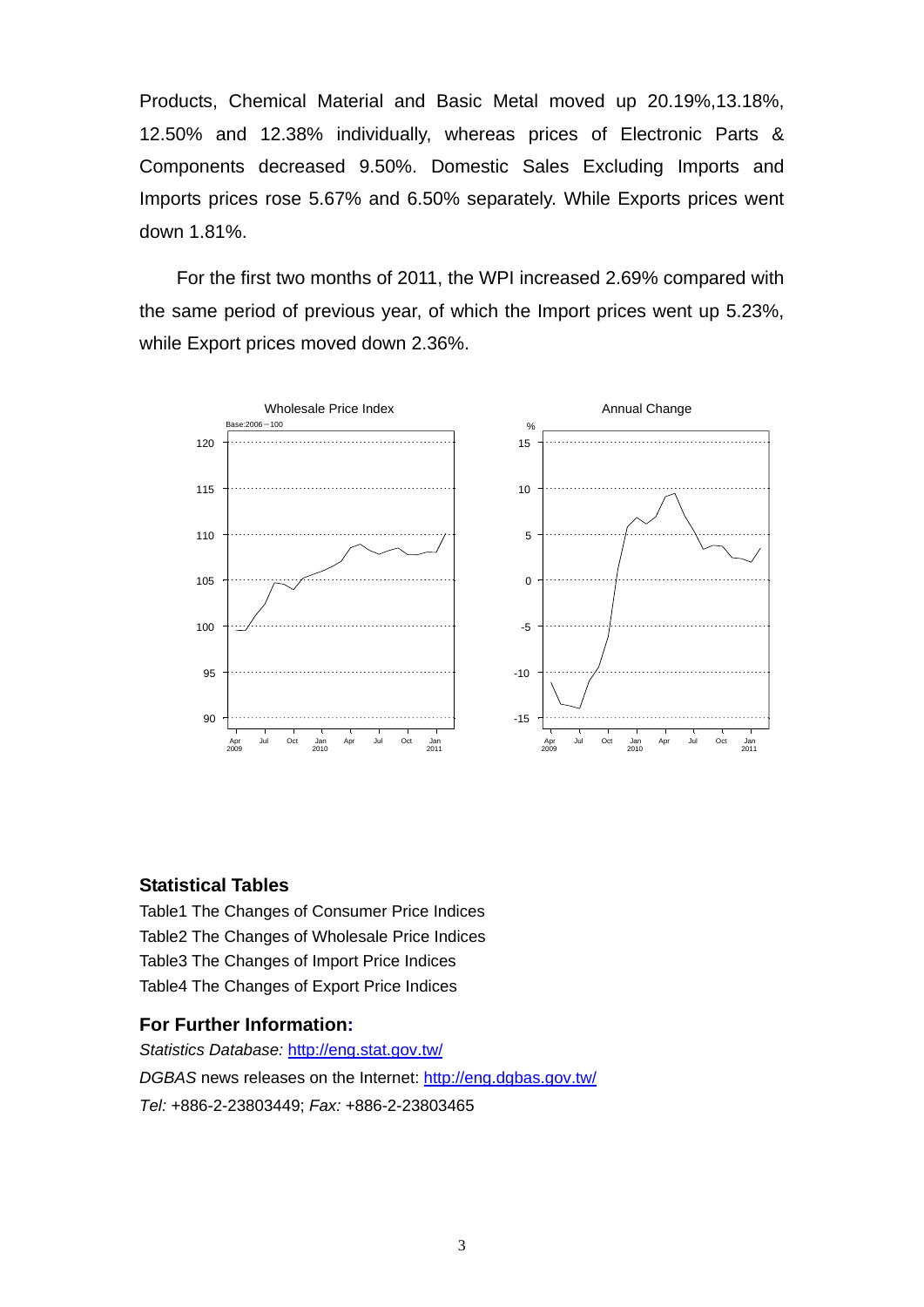### Table 1 The Changes of Consumer Price Indices

Feb. 2011

|                                             | Weight   | Index of     | Compared | Compared    | The First Two    |
|---------------------------------------------|----------|--------------|----------|-------------|------------------|
|                                             | $(\%0)$  | Feb. 2011    | with     | with the    | Months of 2011   |
|                                             |          | $(2006=100)$ | Previous | Same        | Compared with    |
| Groups                                      |          |              | Month    | Month of    | the Same Period  |
|                                             |          |              | $(\% )$  | Previous    | of Previous Year |
|                                             |          |              |          | Year $(\%)$ | (% )             |
|                                             |          |              |          |             |                  |
| General Index                               | 1,000.00 | 106.65       | 0.76     | 1.33        | 1.21             |
| <b>Basic Group</b>                          |          |              |          |             |                  |
| 1. Food                                     | 260.82   | 112.74       | 0.20     | 2.69        | 2.34             |
| Meat                                        | 23.08    | 127.36       | 2.57     | 4.09        | 3.95             |
| Eggs                                        | 2.00     | 121.41       | $-3.23$  | $-2.29$     | $-0.78$          |
| Fish & Shellfish                            | 16.71    | 145.74       | 0.82     | 6.10        | 9.30             |
| Vegetables                                  | 24.81    | 78.56        | $-7.07$  | 1.70        | 2.74             |
| Fruits                                      | 27.59    | 107.82       | 0.91     | 8.12        | 3.09             |
| Dairy Products                              | 10.51    | 126.19       | 0.60     | 2.56        | 3.08             |
| 2. Clothing                                 | 41.72    | 103.48       | $-3.33$  | 2.15        | 1.57             |
| Garments                                    | 26.97    | 99.85        | $-5.06$  | 2.21        | 1.65             |
| 3. Housing                                  | 279.47   | 104.32       | 1.96     | 0.63        | 0.55             |
| <b>Residential Rent</b>                     | 185.40   | 100.82       | $-0.04$  | 0.30        | 0.32             |
| Household Appliances                        | 27.89    | 105.38       | 1.17     | 1.96        | 1.32             |
| Household Operations                        | 14.53    | 133.97       | 38.38    | 2.37        | 1.79             |
| Water, Electricity & Gas Supply             | 36.87    | 108.07       | $-0.42$  | $-0.05$     | 0.20             |
| Gas                                         | 9.70     | 121.94       | $-1.40$  | $-1.40$     | $-0.61$          |
| 4. Transportation & Communication           | 140.42   | 104.50       | 0.25     | 1.42        | 0.94             |
| Fuels & Lubricants                          | 32.55    | 118.60       | $-0.14$  | 8.16        | 5.69             |
| Transportation & Communication Services     | 80.30    | 100.98       | 0.35     | $-1.40$     | $-1.14$          |
| and Vehicle Parts                           |          |              |          |             |                  |
| 5. Medicines & Medical Care                 | 47.41    | 108.59       | 0.17     | 1.51        | 1.42             |
| Medicines & Health Food                     | 10.62    | 128.79       | 0.33     | 6.65        | 6.45             |
| 6. Education & Entertainment                | 171.48   | 101.57       | 1.10     | 0.15        | 0.78             |
| <b>Educational Expense</b>                  | 111.25   | 98.30        | 0.22     | $-0.36$     | $-0.42$          |
| Entertainment Expense                       | 60.22    | 107.52       | 2.62     | 1.02        | 2.87             |
| 7. Miscellaneous                            | 58.68    | 110.05       | 1.45     | 0.77        | 0.50             |
| Tobacco & Betelnut                          | 14.65    | 130.33       | 1.13     | 1.84        | 1.44             |
| <b>Personal Care Services</b>               | 14.78    | 100.21       | 5.63     | 1.47        | $-0.16$          |
| Commodity and Service Groups                |          |              |          |             |                  |
| 1. Commodity                                | 437.11   | 108.39       | $-0.17$  | 2.52        | 2.02             |
| (Excluding Food)                            | 264.95   | 105.11       | $-0.41$  | 1.65        | 1.20             |
| Non-durable Consumer Goods                  | 299.12   | 113.55       | 0.12     | 3.42        | 2.87             |
| (Excluding Food)                            | 126.96   | 113.94       | 0.07     | 2.98        | 2.44             |
| Semi-durable Consumer Goods                 | 62.85    | 101.61       | $-2.22$  | 1.55        | 1.06             |
| <b>Durable Consumer Goods</b>               | 75.14    | 91.95        | 0.27     | $-0.99$     | $-1.24$          |
| 2. Service                                  | 562.89   | 105.05       | 1.51     | 0.40        | 0.58             |
| Food                                        | 88.66    | 111.66       | 0.29     | 0.63        | 0.69             |
| Housing                                     | 209.54   | 103.17       | 2.59     | 0.50        | 0.43             |
| Transportation & Communication              | 76.99    | 100.43       | 0.31     | $-1.57$     | $-1.26$          |
| Medical Care                                | 33.02    | 103.22       | 0.15     | $-0.16$     | $-0.22$          |
| Education & Entertainment                   | 129.64   | 108.23       | 1.46     | 1.26        | 2.08             |
| Miscellaneous                               | 23.83    | 99.94        | 3.47     | 1.00        | $-0.03$          |
| Special Groups                              |          |              |          |             |                  |
| General Index Excluding Fruits & Vegetables | 947.60   | 107.33       | 0.91     | 1.13        | 1.13             |
| General Index Excluding Food                | 739.18   | 104.40       | 0.98     | 0.82        | 0.79             |
| General Index Excluding Fruits, Vegetables, |          |              |          |             |                  |
| Fish, Shellfish & Energy                    | 866.64   | 106.12       | 1.02     | 0.80        | 0.80             |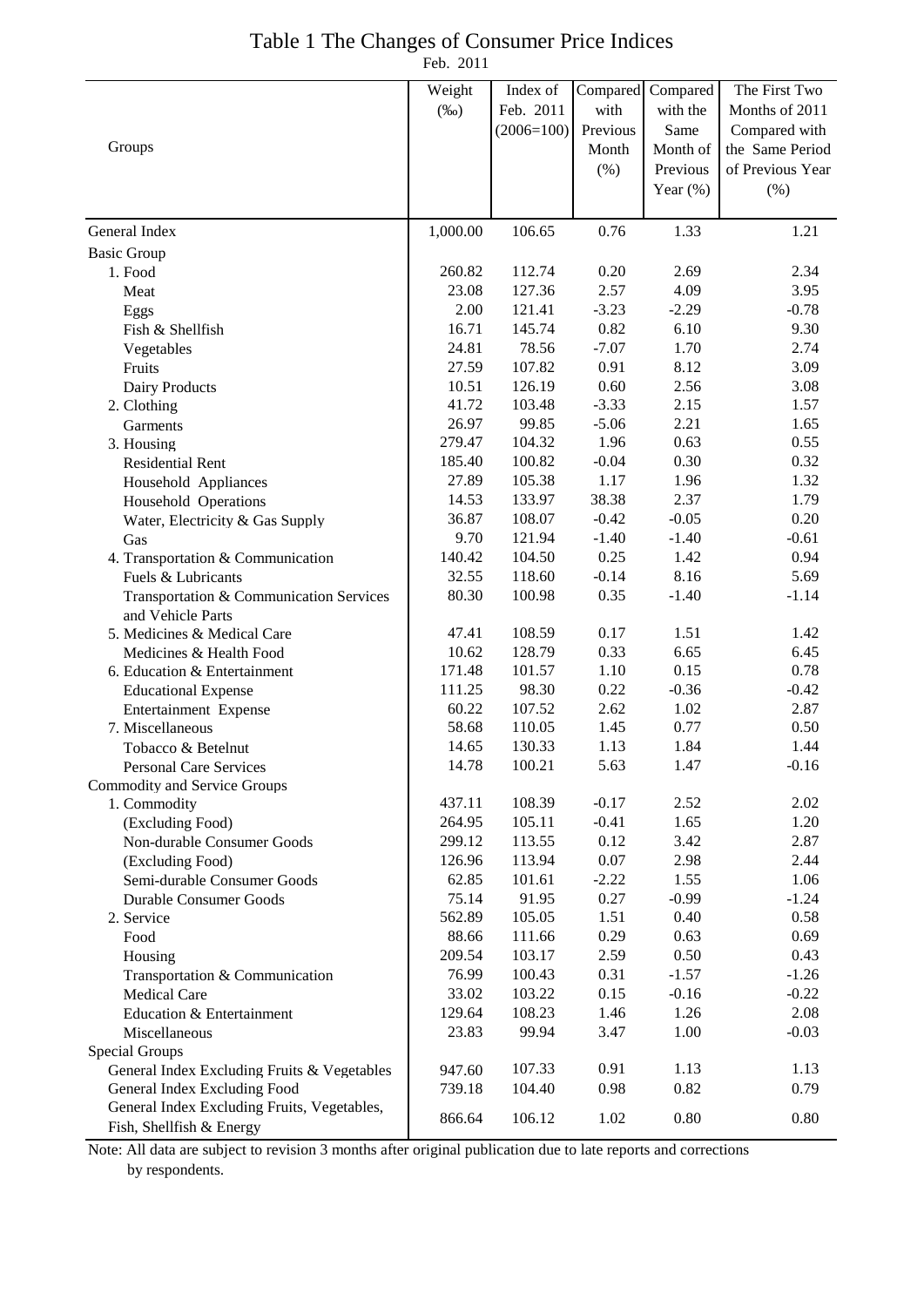## Table 2 The Changes of Wholesale Price Indices

Feb. 2011

| Groups                                           | Weight   | Index of Feb. | Compared | Compared          | The First Two    |
|--------------------------------------------------|----------|---------------|----------|-------------------|------------------|
|                                                  | $(\%0)$  | 2011          | with     | with the          | Months of 2011   |
|                                                  |          | $(2006=100)$  | Previous | Same              | Compared with    |
|                                                  |          |               | Month    | Month of          | the Same Period  |
|                                                  |          |               | (% )     | Previous          | of Previous Year |
|                                                  |          |               |          | Year $(\%)$       | (% )             |
| General Index                                    | 1,000.00 | 110.10        | 1.94     | $\overline{3.46}$ | 2.69             |
| <b>Domestic Sales Excluding Imports</b>          | 307.86   | 115.94        | 0.99     | 5.67              | 5.23             |
| Imports                                          | 327.09   | 119.66        | 2.88     | 6.50              | 5.23             |
| Exports                                          | 365.05   | 94.95         | 1.90     | $-1.81$           | $-2.36$          |
| <b>Basic Group</b>                               |          |               |          |                   |                  |
| 1. Agriculture, Forestry, Fishing & Animal       |          |               |          |                   |                  |
| <b>Husbandry Products</b>                        | 27.15    | 134.40        | 1.44     | 8.88              | 6.83             |
| (1) Farm Products                                | 12.87    | 124.58        | 1.02     | 12.21             | 7.95             |
| (2) Poultry & Livestock Products                 | 6.60     | 139.56        | 0.54     | 5.29              | 4.48             |
| (3) Forest Products                              | 0.41     | 119.67        | 3.15     | 3.18              | 4.43             |
| (4) Fishery Products                             | 7.27     | 146.10        | 2.83     | 7.32              | 7.27             |
| 2. Quarrying & Mineral Products                  | 57.59    | 152.57        | 5.29     | 23.63             | 19.67            |
| (1) Crude Petroleum & Natural Gas                | 45.78    | 144.81        | 7.23     | 20.19             | 14.71            |
| (2) Sand, Stone & Clay Quarrying                 | 2.56     | 99.18         | 0.16     | $-6.57$           | $-6.86$          |
| (3) Other Mineral Products                       | 9.25     | 209.56        | $-0.03$  | 43.04             | 44.96            |
| 3. Manufacturing Products                        | 890.99   | 105.43        | 1.75     | 1.76              | 1.24             |
| $(1)$ Foods                                      | 18.50    | 132.49        | 1.42     | 6.08              | 5.76             |
| (2) Beverages                                    | 5.34     | 102.12        | 0.13     | $-1.55$           | $-1.63$          |
| (3) Tobaccos                                     | 2.49     | 117.95        | 0.08     | 0.85              | 0.84             |
| (4) Textile Products                             | 21.67    | 134.41        | 4.77     | 21.28             | 18.68            |
| (5) Wearing Apparel & Clothing Accessories       | 4.65     | 95.37         | 0.45     | $-2.93$           | $-3.03$          |
| (6) Leather, Fur & Related Products              | 4.97     | 108.47        | 1.26     | 0.31              | 0.46             |
| (7) Wood & Bamboo Products                       | 2.15     | 112.39        | 0.78     | 3.59              | 3.78             |
| (8) Pulp, Paper, Paper Products & Printed Matter | 15.11    | 121.26        | 0.55     | 2.96              | 4.86             |
| (9) Petroleum & Coal Products                    | 54.63    | 132.72        | 3.15     | 13.18             | 9.87             |
| (10)Chemical Material                            | 91.92    | 129.81        | 4.42     | 12.50             | 11.48            |
| (11) Chemical Products & Medical Goods           | 28.00    | 109.96        | 0.94     | 1.05              | 0.83             |
| (12) Rubber & Plastic Products                   | 22.42    | 112.69        | 1.00     | 0.51              | 0.52             |
| (13) Non-metallic Mineral Products               | 13.93    | 104.91        | 0.29     | $-2.67$           | $-2.61$          |
| $(14)$ Basic Metal                               | 84.77    | 125.73        | 2.59     | 12.38             | 11.62            |
| (15) Fabricated Metal Products                   | 42.26    | 112.20        | 1.64     | 2.87              | 2.50             |
| (16) Electronic Parts & Components               | 261.17   | 73.90         | 0.48     | $-9.50$           | $-9.47$          |
| (17) Computer, Electronic & Optical Products     | 64.22    | 75.04         | 0.43     | $-9.42$           | $-9.46$          |
| (18) Electrical Equipment                        | 34.70    | 110.32        | 1.04     | 2.20              | 2.02             |
| (19) Machinery & Equipment                       | 67.61    | 108.37        | 0.71     | $-1.93$           | $-1.81$          |
| (20) Transport Equipment & Parts                 | 34.78    | 108.49        | 0.85     | 0.95              | 0.63             |
| (21) Furniture & Fixtures                        | 5.20     | 105.00        | 1.44     | $-1.33$           | $-1.70$          |
| (22) Miscellaneous Products                      | 10.51    | 107.44        | 1.03     | 1.08              | 0.99             |
| 4. Water Supply, Electricity & Gas               | 24.28    | 125.23        | $-0.67$  | 0.19              | 0.54             |
| By Stage of Processing                           |          |               |          |                   |                  |
| 1.Raw Materials                                  | 138.48   | 150.89        | 4.72     | 17.64             | 15.15            |
| 2. Intermediate Materials                        | 356.29   | 111.94        | 1.18     | 3.22              | 2.87             |
| 3. Finished Goods                                | 140.17   | 108.27        | 0.52     | 0.49              | 0.12             |
| (1) Capital Goods                                | 53.38    | 106.14        | 0.59     | $-1.82$           | $-1.64$          |
| (2) Consumer Goods                               | 86.79    | 109.10        | 0.47     | 1.91              | 1.21             |
| Special Groups                                   |          |               |          |                   |                  |
| <b>Domestic Sales</b>                            | 634.95   | 117.60        | 1.97     | 6.10              | 5.23             |
| <b>Domestic Products</b>                         | 672.91   | 105.35        | 1.43     | 1.86              | 1.37             |
| Non-Heavy Chemical Industrial Products           | 166.01   | 115.14        | 1.51     | 4.09              | 3.87             |
| Heavy Chemical Industrial Products               | 724.98   | 103.23        | 1.80     | 1.16              | 0.57             |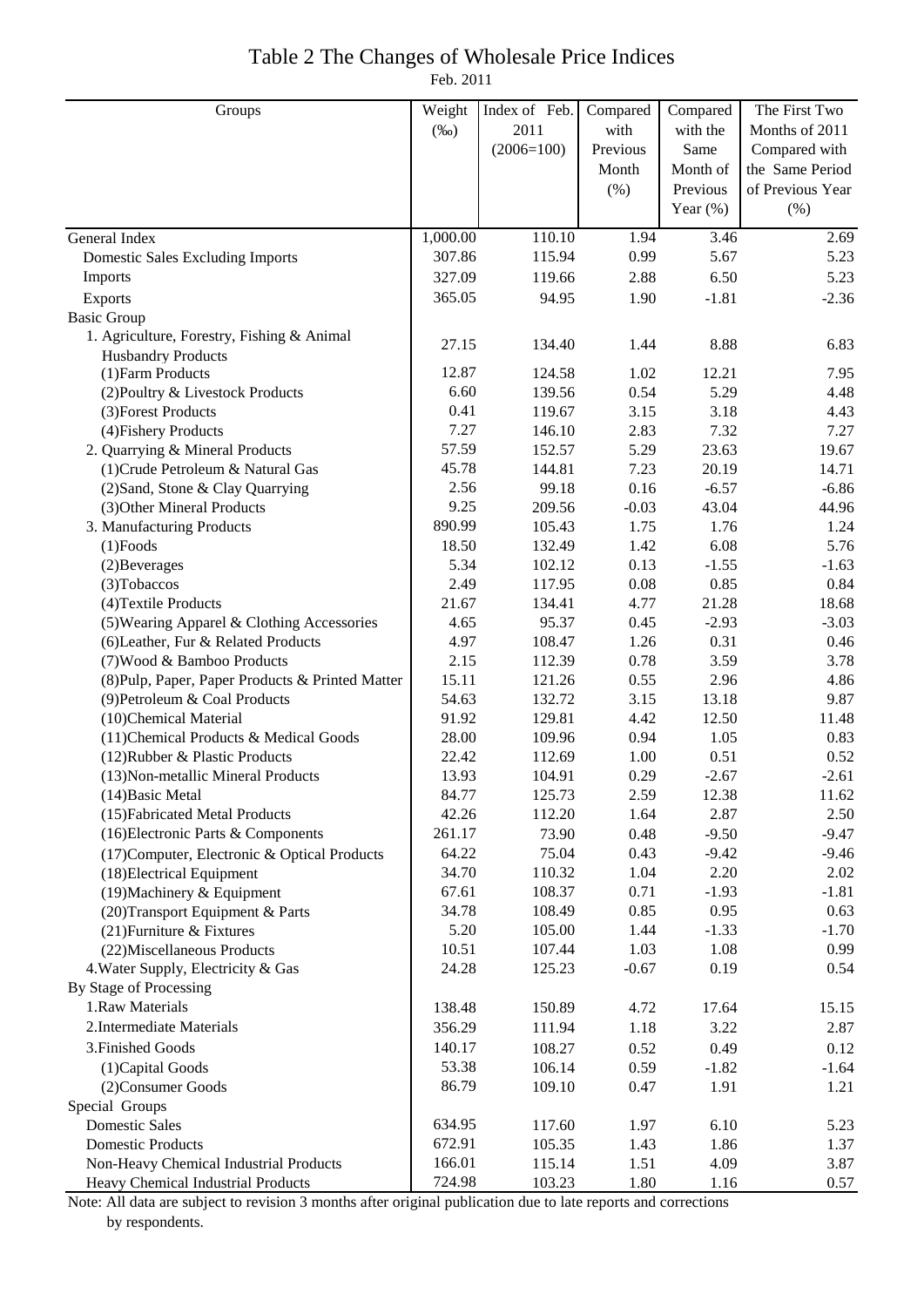### Table 3 The Changes of Import Price Indices

Feb. 2011

| Groups                                                | Weight<br>$(\%0)$ | Index of<br>Feb. 2011<br>$(2006=100)$ | Compared<br>with<br>Previous<br>Month<br>(% ) | Compared<br>with the<br>Same<br>Month of<br>Previous<br>Year $(\%)$ | The First<br>Two Months<br>of 2011<br>Compared<br>with the<br>Same Period<br>of Previous<br>Year $(\%)$ |
|-------------------------------------------------------|-------------------|---------------------------------------|-----------------------------------------------|---------------------------------------------------------------------|---------------------------------------------------------------------------------------------------------|
| Basic Group (on N.T.D. Basis)                         |                   |                                       |                                               |                                                                     |                                                                                                         |
| General Index                                         | 1,000.00          | 119.66                                | 2.88                                          | 6.50                                                                | 5.23                                                                                                    |
| 1. Animal, Vegetable Products & Prepared<br>Foods     | 34.64             | 150.47                                | 2.91                                          | 11.05                                                               | 9.61                                                                                                    |
| 2. Mineral Products & Nonmetallic Mineral<br>Products | 208.51            | 153.83                                | 5.11                                          | 21.79                                                               | 17.92                                                                                                   |
| 3. Textiles & Textile Articles                        | 13.85             | 159.51                                | 11.10                                         | 40.57                                                               | 35.59                                                                                                   |
| 4. Wood, Paper, Pulp & Articles Thereof               | 17.93             | 117.58                                | 1.34                                          | 3.29                                                                | 4.25                                                                                                    |
| 5. Chemicals, Plastics, Rubber & Articles<br>Thereof  | 147.68            | 119.46                                | 3.40                                          | 4.67                                                                | 3.80                                                                                                    |
| 6. Primary Metals & Articles Thereof                  | 118.38            | 126.56                                | 2.89                                          | 12.90                                                               | 11.53                                                                                                   |
| 7. Machinery, Optical & Precision Instruments         | 166.28            | 109.31                                | 0.62                                          | $-2.90$                                                             | $-2.50$                                                                                                 |
| 8. Electronic Machinery                               | 258.41            | 79.23                                 | 0.69                                          | $-8.09$                                                             | $-8.27$                                                                                                 |
| 9. Transportation Equipment & Parts                   | 21.11             | 122.92                                | 2.07                                          | 1.14                                                                | 1.35                                                                                                    |
| 10. Miscellaneous Products                            | 13.21             | 120.50                                | 1.67                                          | 2.89                                                                | 2.81                                                                                                    |
| Basic Group (on U.S.D. Basis)                         |                   |                                       |                                               |                                                                     |                                                                                                         |
| General Index                                         | 1,000.00          | 132.78                                | 2.15                                          | 16.47                                                               | 15.15                                                                                                   |
| 1. Animal, Vegetable Products & Prepared<br>Foods     | 34.64             | 166.99                                | 2.17                                          | 21.45                                                               | 19.94                                                                                                   |
| 2. Mineral Products & Nonmetallic Mineral<br>Products | 208.51            | 170.63                                | 4.36                                          | 33.20                                                               | 29.04                                                                                                   |
| 3. Textiles & Textile Articles                        | 13.85             | 176.98                                | 10.32                                         | 53.74                                                               | 48.36                                                                                                   |
| 4. Wood, Paper, Pulp & Articles Thereof               | 17.93             | 130.48                                | 0.62                                          | 12.96                                                               | 14.09                                                                                                   |
| 5. Chemicals, Plastics, Rubber & Articles<br>Thereof  | 147.68            | 132.57                                | 2.66                                          | 14.47                                                               | 13.59                                                                                                   |
| 6. Primary Metals & Articles Thereof                  | 118.38            | 140.53                                | 2.15                                          | 23.47                                                               | 22.05                                                                                                   |
| 7. Machinery, Optical & Precision Instruments         | 166.28            | 121.26                                | $-0.11$                                       | 6.19                                                                | 6.69                                                                                                    |
| 8. Electronic Machinery                               | 258.41            | 87.91                                 | $-0.03$                                       | 0.53                                                                | 0.39                                                                                                    |
| 9. Transportation Equipment & Parts                   | 21.11             | 136.36                                | 1.34                                          | 10.60                                                               | 10.90                                                                                                   |
| 10. Miscellaneous Products                            | 13.21             | 133.69                                | 0.95                                          | 12.51                                                               | 12.50                                                                                                   |